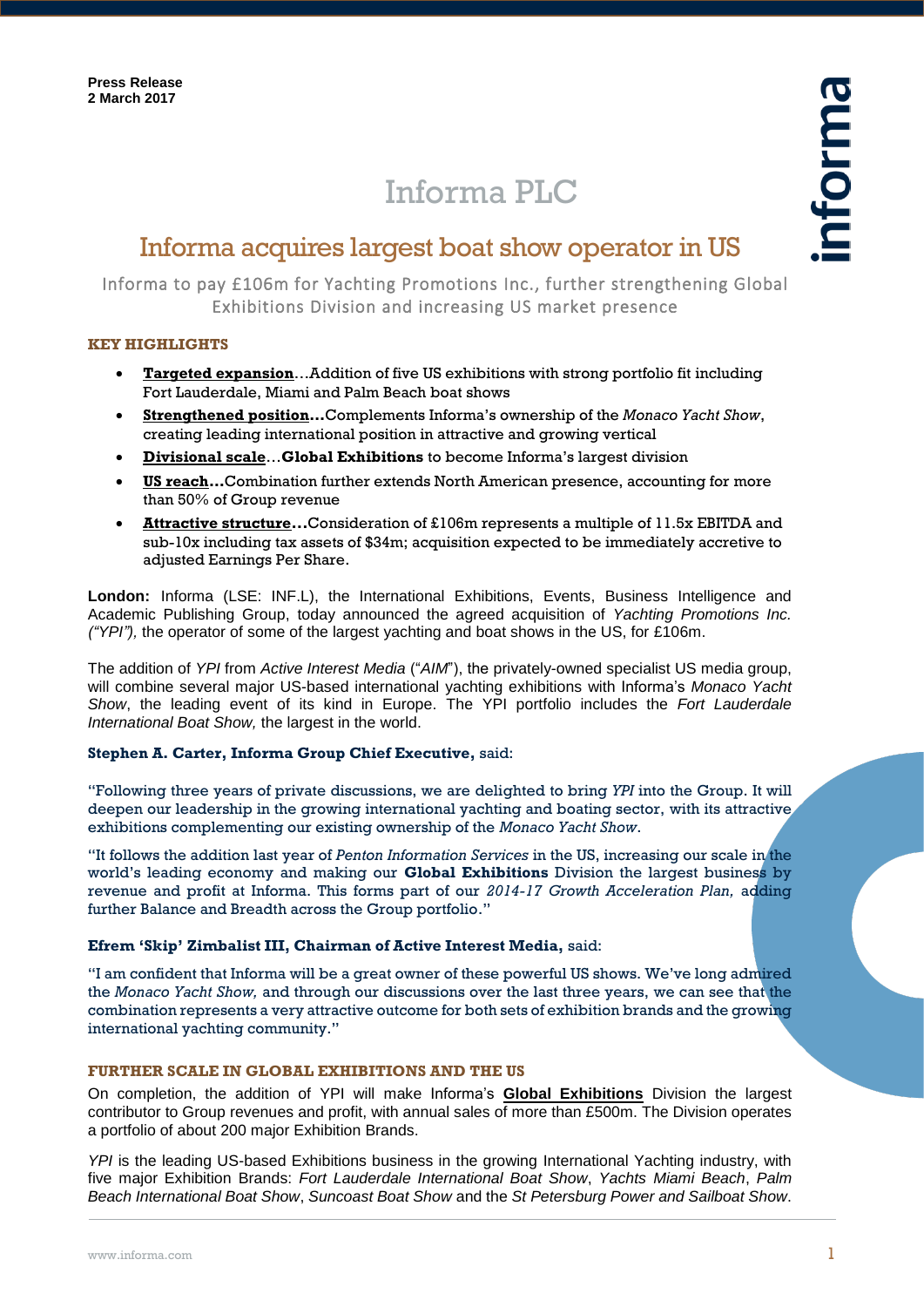The *Fort Lauderdale International Boat Show* attracts 100,000 attendees, 820 exhibitors and more than 1,200 boats annually each November. Established in 1959, its successful track record over several decades underlines its enduring Brand strength and the high barriers to entry for in-water boat shows due to the significant logistics expertise and local permits required to run them effectively.

*YPI's* focus on International Yachting events in the US is highly complementary to Informa's leading position in Europe through *the Monaco Yacht Show*. The combination will create a scale player in this attractive and growing vertical, extending Informa's relationship with leading yacht brokers and builders, and providing good opportunities for cross-promotion and enhanced customer relationships across platforms and geographies.

The addition also further increases Informa's scale in the US, where the Group has been buying and building a position over recent years through a combination of organic investment and a series of targeted acquisitions in verticals including **Construction & Real Estate** (*Hanley Wood Exhibitions*, *WWETT*), **Natural Products** (*Virgo, Penton*), **Agriculture** (*Penton*), **Life Sciences** (*FIME*) and **Pop Culture** (*Orlando MegaCon, Dallas Comicon*).

The *YPI* combination forms part of the *2014-17 Growth Acceleration Plan*, in which Informa has focused on building scale in a number of attractive and growing and increasingly international industry verticals, which enhance customer relationships, revenue mix, growth potential and predictability of earnings.

Following the addition of *YPI*, on a pro-forma basis the US is expected to represent more than 50% of Group revenues and also over half of the **Global Exhibitions** Division.

## **FINANCIAL IMPACT OF THE ADDITION**

*YPI* has a consistent track record of growth in revenue and adjusted operating profit over recent years, reflecting the strength of its Brands and attractive growth in the International Yachting industry.

The combination follows exclusive talks with *Wind Point Partners*, the private equity group behind *Active Interest Media* (*AIM*), the parent company of *YPI*. *AIM* is a US based specialist/enthusiast diversified media Group.

Under the terms of the combination, Informa will acquire 100% control of AIM's Yacht Exhibitions business while retaining a long-term cross-marketing agreement with the parent company, replicating the structure adopted when Informa acquired *Hanley Wood Exhibitions* in 2014.

The cash consideration for 100% of the equity of *YPI* is \$133m (£106m), including \$5m which is subject to the business meeting performance and operating targets. Based on its results in the 12 months ended 31 December 2016, this represents a trailing acquisition multiple of 11.5 times EBITDA. The business also brings with it around \$40m of net operating losses that are deductible for US tax purposes over a number of years, equating to a net present value of \$33.9m. The inclusion of these tax assets implies a multiple of 8.6 times EBITDA.

Four of *YPI's* five major events are yet to run in 2017. While management has plans to invest in the business to reap the full benefits of scale and make the most of its strengthened position in the International Yachting vertical, the transaction is expected to be immediately enhancing to adjusted Earnings Per Share. It is also expected to generate a post-tax return on investment ahead of Informa's weighted average cost of capital within three years of ownership.

The consideration will be funded through existing debt facilities. It is anticipated that the Group's net debt to EBITDA ratio will be around 2.6 times immediately following completion, falling within the Group's target range of 2.0 times to 2.5 times by the end of 2017.

Completion is expected by early March.

On 6 March, Informa will announce full-year results for the 12-month period ending 31 December 2016.

| <b>ENOUIRIES</b>                                    |                      |
|-----------------------------------------------------|----------------------|
| Informa PLC                                         |                      |
| Stephen A. Carter, Group Chief Executive            | +44 (0) 20 7017 5771 |
| Gareth Wright, Group Finance Director               | +44 (0) 20 7017 7096 |
| Richard Menzies-Gow, Director of Investor Relations | +44 (0) 20 3377 3445 |
| <b>Teneo Strategy</b>                               |                      |
| Tim Burt / Ben Ullmann                              | +44 (0) 20 7240 2486 |